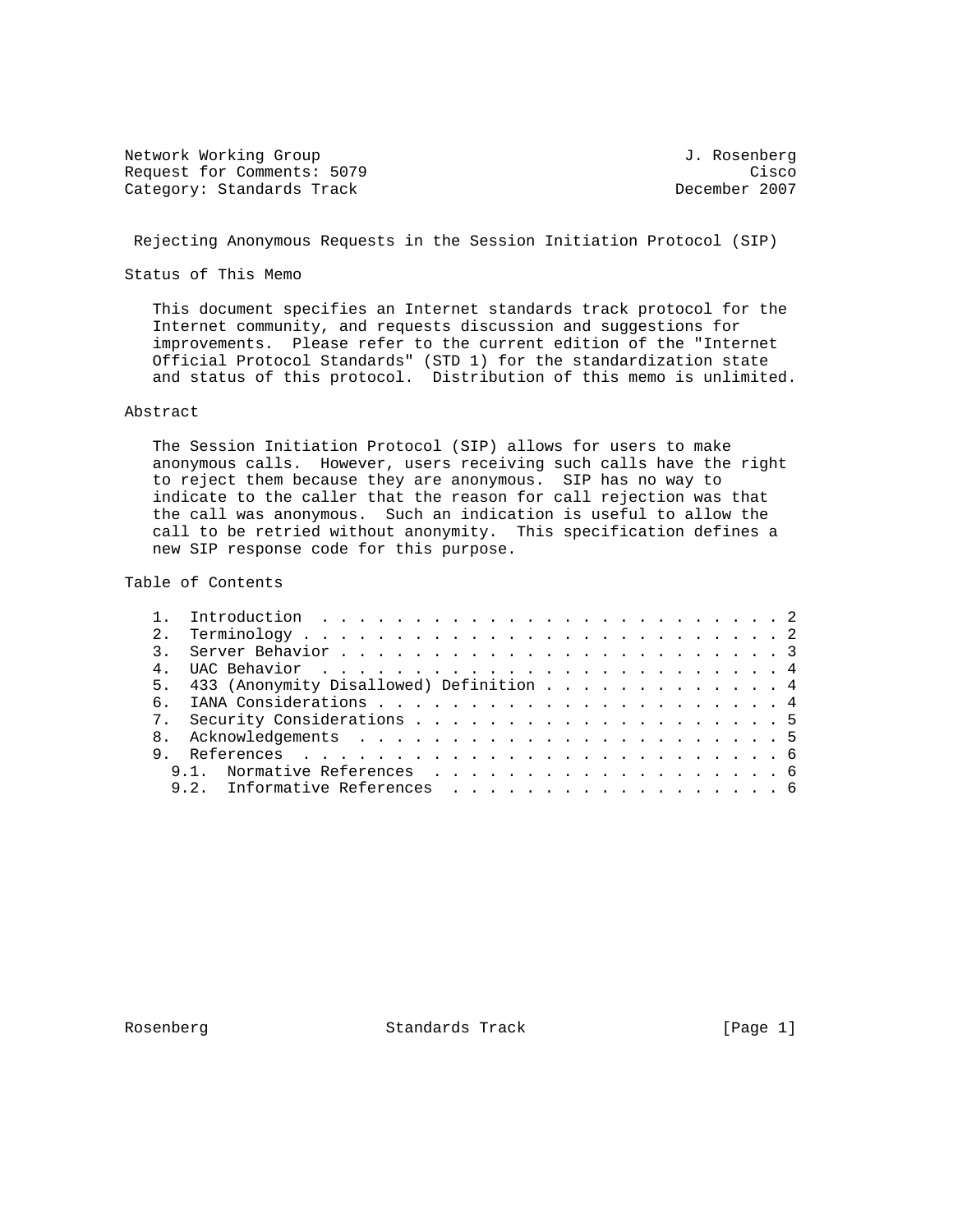### 1. Introduction

 The Session Initiation Protocol (SIP) [RFC3261] allows for users to make anonymous calls. In RFC 3261, this is done by including a From header field whose display name has the value of "Anonymous". Greater levels of anonymity were subsequently defined in [RFC3323], which introduces the Privacy header field. The Privacy header field allows a requesting User Agent (UA) to ask for various levels of anonymity, including user level anonymity, header level anonymity, and session level anonymity. [RFC3325] additionally defined the P-Asserted-Identity header field, used to contain an asserted identity. RFC 3325 also defined the 'id' value for the Privacy header field, which is used to request the network to remove the P-Asserted-Identity header field.

 Though users need to be able to make anonymous calls, users that receive such calls retain the right to reject the call because it is anonymous. SIP does not provide a response code that allows the User Agent Server (UAS), or a proxy acting on its behalf, to explicitly indicate that the request was rejected because it was anonymous. The closest response code is 403 (Forbidden), which doesn't convey a specific reason. While it is possible to include a reason phrase in a 403 response that indicates to the human user that the call was rejected because it was anonymous, that reason phrase is not useful for automata and cannot be interpreted by callers that speak a different language. An indication that can be understood by an automaton would allow for programmatic handling, including user interface prompts, or conversion to equivalent error codes in the Public Switched Telephone Network (PSTN) when the client is a gateway.

 To remedy this, this specification defines the 433 (Anonymity Disallowed) response code.

2. Terminology

 The key words "MUST", "MUST NOT", "REQUIRED", "SHALL", "SHALL NOT", "SHOULD", "SHOULD NOT", "RECOMMENDED", "MAY", and "OPTIONAL" in this document are to be interpreted as described in [RFC2119].

Rosenberg Standards Track [Page 2]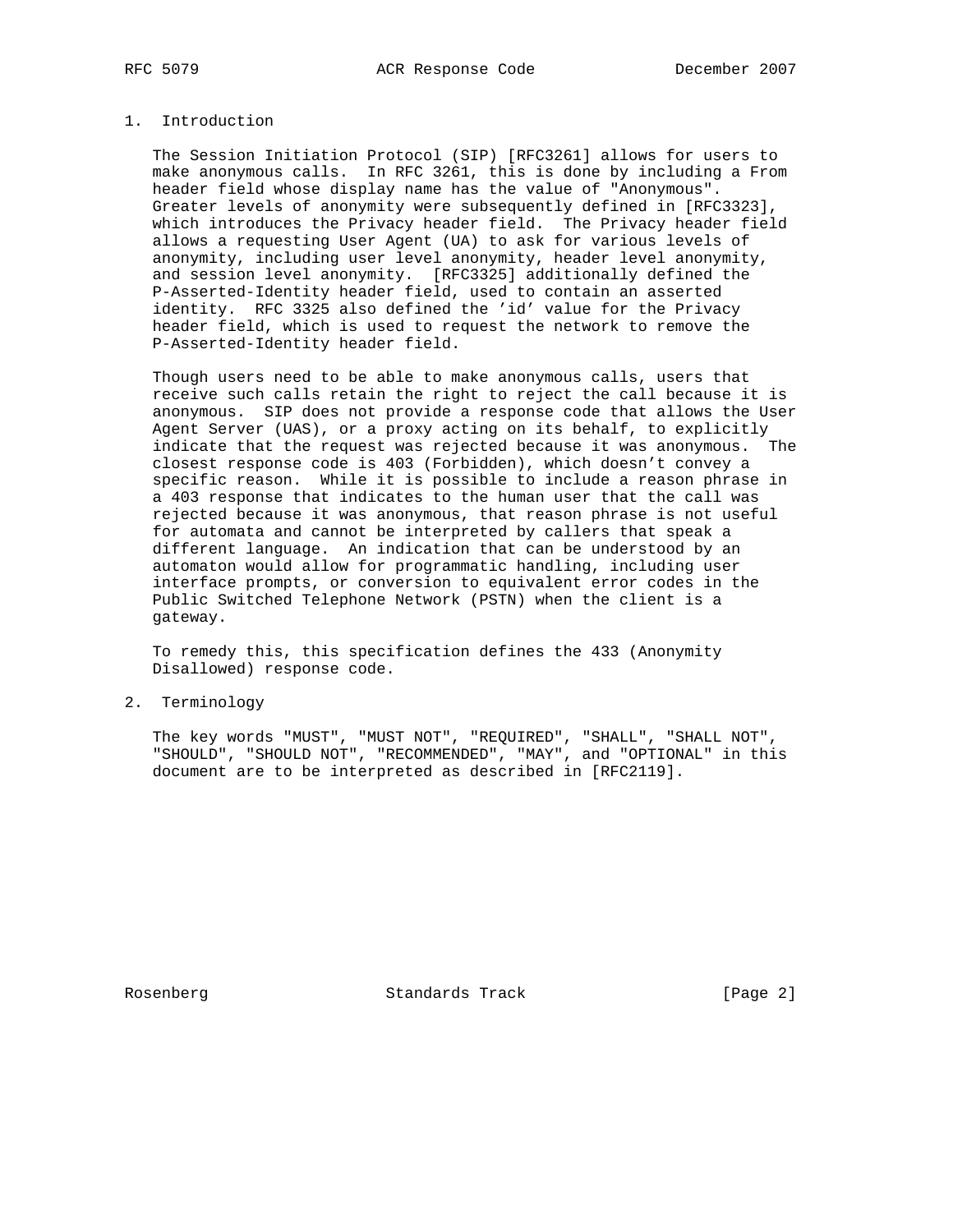### 3. Server Behavior

 A server (generally acting on behalf of the called party, though this need not be the case) MAY generate a 433 (Anonymity Disallowed) response when it receives an anonymous request, and the server refuses to fulfill the request because the requestor is anonymous. A request SHOULD be considered anonymous when the identity of the originator of the request has been explicitly withheld by the originator. This occurs in any one of the following cases:

- o The From header field contains a URI within the anonymous.invalid domain.
- o The From header field contains a display name whose value is either 'Anonymous' or 'anonymous'. Note that display names make a poor choice for indicating anonymity, since they are meant to be consumed by humans, not automata. Thus, language variations and even misspelling can cause an automaton to miss a hint in the display name. Despite these problems, a check on the display name is included here because RFC 3261 explicitly calls out the usage of the display name as a way to declare anonymity.
- o The request contained a Privacy header field whose value indicates that the user wishes its identity withheld. Values meeting this criteria are 'id' [RFC3325] or 'user'.
- o The From header field contains a URI that has an explicit indication that it is anonymous. One such example of a mechanism that would meet this criteria is [coexistence]. This criteria is true even if the request has a validated Identity header field [RFC4474], which can be used in concert with anonymized From header fields.

 Lack of a network-asserted identity (such as the P-Asserted-Identity header field), in and of itself, SHOULD NOT be considered an indication of anonymity. Even though a Privacy header field value of 'id' will cause the removal of a network-asserted identity, there is no way to differentiate this case from one in which a network asserted identity was not supported by the originating domain. As a consequence, a request without a network-asserted identity is considered anonymous only when there is some other indication of this, such as a From header field with a display name of 'Anonymous'.

 In addition, requests where the identity of the requestor cannot be determined or validated, but it is not a consequence of an explicit action on the part of the requestor, are not considered anonymous. For example, if a request contains a non-anonymous From header field, along with the Identity and Identity-Info header fields [RFC4474],

Rosenberg Standards Track [Page 3]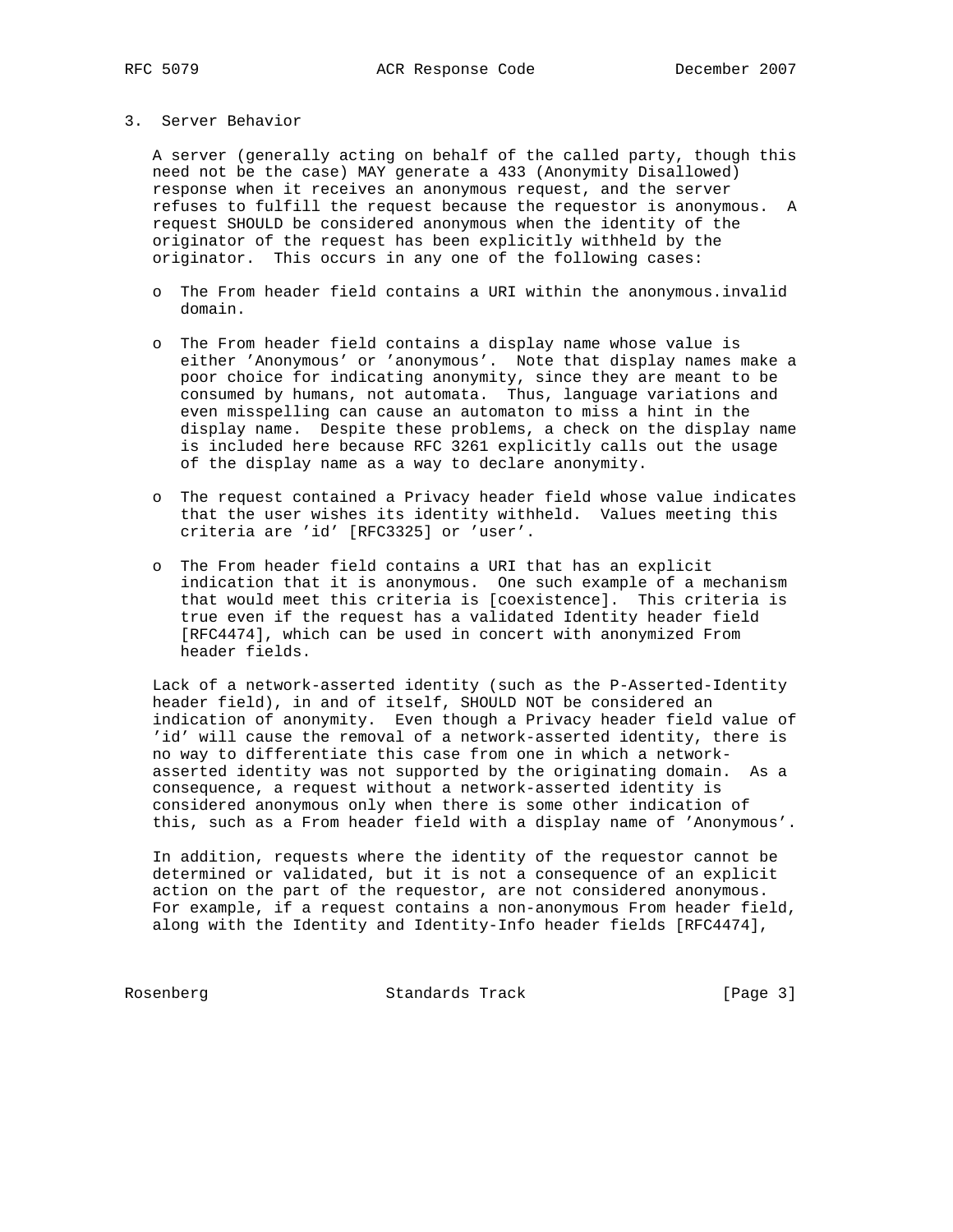but the certificate could not be obtained from the reference in the Identity-Info header field, it is not considered an anonymous request, and the 433 response code SHOULD NOT be used.

4. UAC Behavior

 A User Agent Client (UAC) receiving a 433 (Anonymity Disallowed) MUST NOT retry the request without anonymity unless it obtains confirmation from the user that this is desirable. Such confirmation could be obtained through the user interface, or by accessing user defined policy. If the user has indicated that this is desirable, the UAC MAY retry the request without requesting anonymity. Note that if the UAC were to automatically retry the request without anonymity in the absence of an indication from the user that this treatment is desirable, then the user's expectations would not be met. Consequently, a user might think it had completed a call anonymously when it is not actually anonymous.

 Receipt of a 433 response to a mid-dialog request SHOULD NOT cause the dialog to terminate, and SHOULD NOT cause the specific usage of that dialog to terminate [RFC5057].

 A UAC that does not understand or care about the specific semantics of the 433 response will treat it as a 400 response.

5. 433 (Anonymity Disallowed) Definition

 This response indicates that the server refused to fulfill the request because the requestor was anonymous. Its default reason phrase is "Anonymity Disallowed".

6. IANA Considerations

 This section registers a new SIP response code according to the procedures of RFC 3261.

RFC Number: RFC 5079

Response Code Number: 433

Default Reason Phrase: Anonymity Disallowed

Rosenberg Standards Track [Page 4]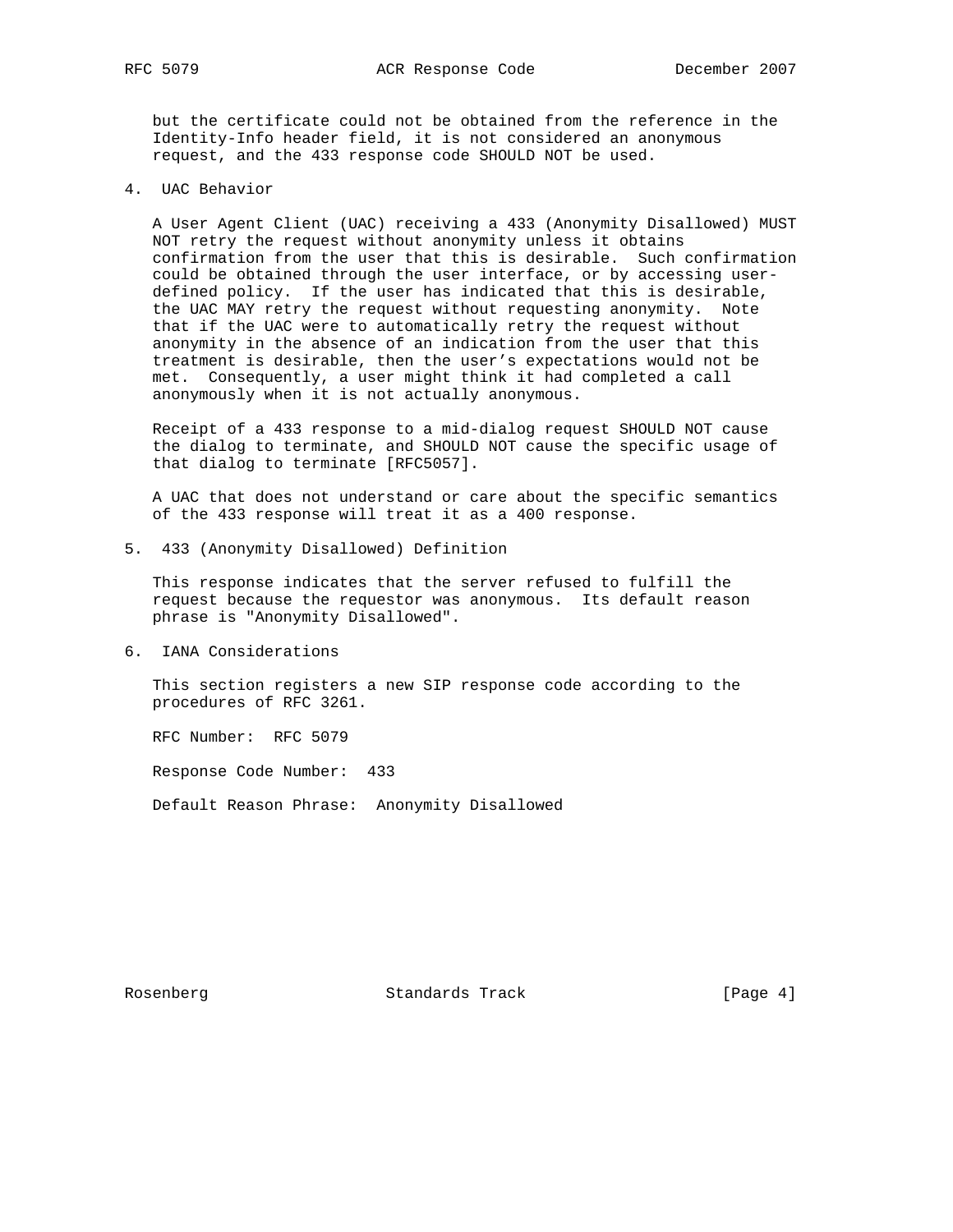### 7. Security Considerations

 The fact that a request was rejected because it was anonymous does reveal information about the called party -- that the called party does not accept anonymous calls. This information may or may not be sensitive. If it is, a UAS SHOULD reject the request with a 403 instead.

 In the Public Switched Telephone Network (PSTN), the Anonymous Call Rejection (ACR) feature is commonly used to prevent unwanted calls from telemarketers (also known as spammers). Since telemarketers frequently withhold their identity, anonymous call rejection has the desired effect in many (but not all) cases. It is important to note that the response code described here is likely to be ineffective in blocking SIP-based spam. The reason is that a malicious caller can include a From header field and display name that is not anonymous, but is meaningless and invalid. Without a Privacy header field, such a request will not appear anonymous and thus not be blocked by an anonymity screening service. Dealing with SIP-based spam is not a simple problem. The reader is referred to [sipping-spam] for a discussion of the problem.

 When anonymity services are being provided as a consequence of an anonymizer function acting as a back-to-back user agent (B2BUA) [RFC3323], and the anonymizer receives a 433 response, the anonymizer MUST NOT retry the request without anonymization unless it has been explicitly configured by the user to do so. In essence, the same rules that apply to a UA in processing of a 433 response apply to a network-based anonymization function, and for the same reasons.

8. Acknowledgements

 This document was motivated based on the requirements in [tispan-req], and has benefited from the concepts in [hautakorpi]. Thanks to Keith Drage, Paul Kyzivat, and John Elwell for their reviews of this document.

Rosenberg Standards Track [Page 5]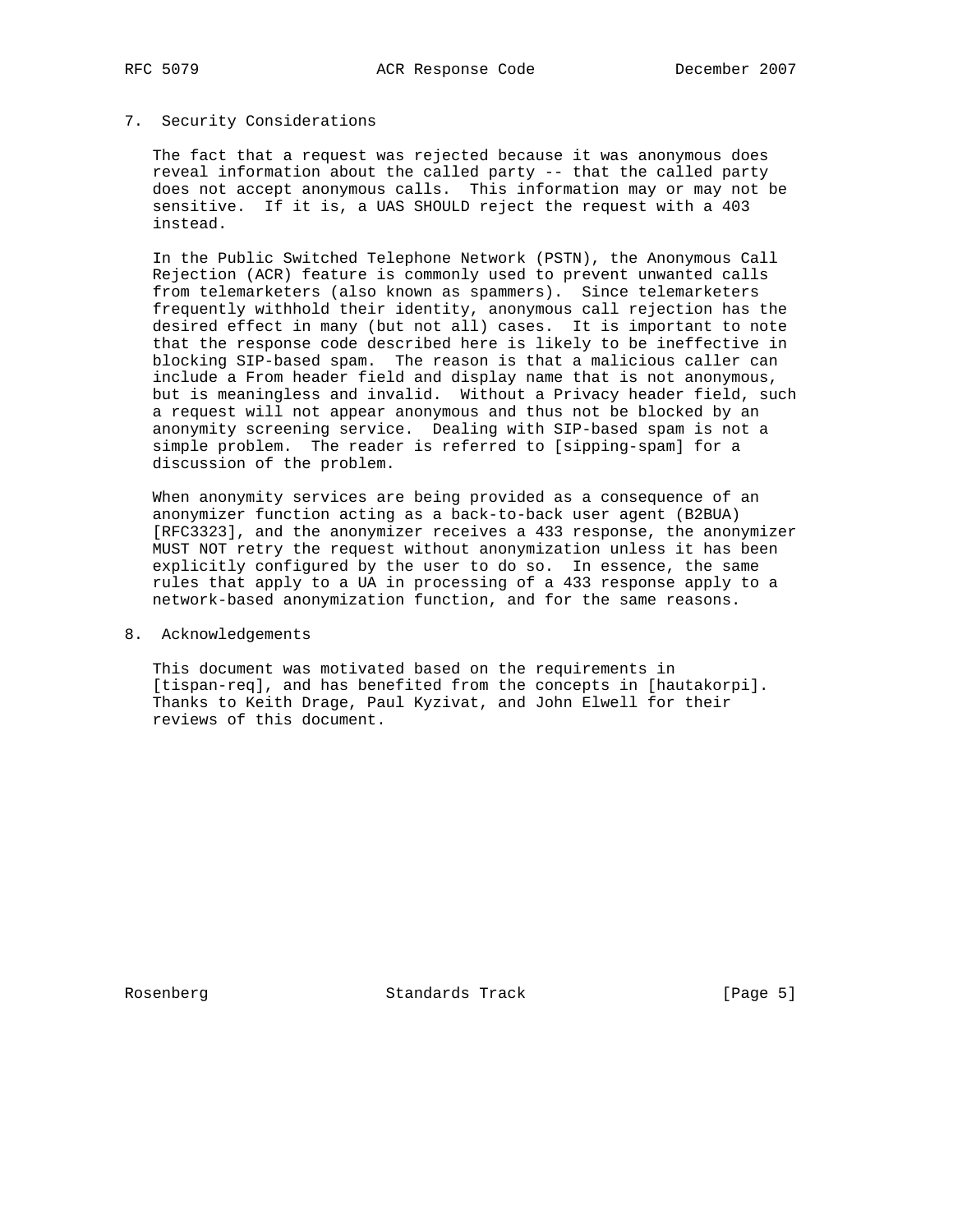## 9. References

9.1. Normative References

| [RFC3261] | Rosenberg, J., Schulzrinne, H., Camarillo, G.,       |
|-----------|------------------------------------------------------|
|           | Johnston, A., Peterson, J., Sparks, R., Handley, M., |
|           | and E. Schooler, "SIP: Session Initiation Protocol", |
|           | RFC 3261, June 2002.                                 |

- [RFC3323] Peterson, J., "A Privacy Mechanism for the Session Initiation Protocol (SIP)", RFC 3323, November 2002.
- [RFC2119] Bradner, S., "Key words for use in RFCs to Indicate Requirement Levels", BCP 14, RFC 2119, March 1997.
- [RFC4474] Peterson, J. and C. Jennings, "Enhancements for Authenticated Identity Management in the Session Initiation Protocol (SIP)", RFC 4474, August 2006.

#### 9.2. Informative References

- [RFC3325] Jennings, C., Peterson, J., and M. Watson, "Private Extensions to the Session Initiation Protocol (SIP) for Asserted Identity within Trusted Networks", RFC 3325, November 2002.
- [coexistence] Rosenberg, J., "Coexistence of P-Asserted-ID and SIP Identity", Work in Progress, June 2006.
- [tispan-req] Jesske, R., "Input Requirements for the Session Initiation Protocol (SIP) in support for the European Telecommunications Standards Institute", Work in Progress, July 2007.
- [hautakorpi] Hautakorpi, J. and G. Camarillo, "Extending the Session Initiation Protocol Reason Header with Warning Codes", Work in Progress, October 2005.
- [RFC5057] Sparks, R., "Multiple Dialog Usages in the Session Initiation Protocol", RFC in 5057, November 2007.
- [sipping-spam] Jennings, C. and J. Rosenberg, "The Session Initiation Protocol (SIP) and Spam", Work in Progress, August 2007.

Rosenberg Standards Track [Page 6]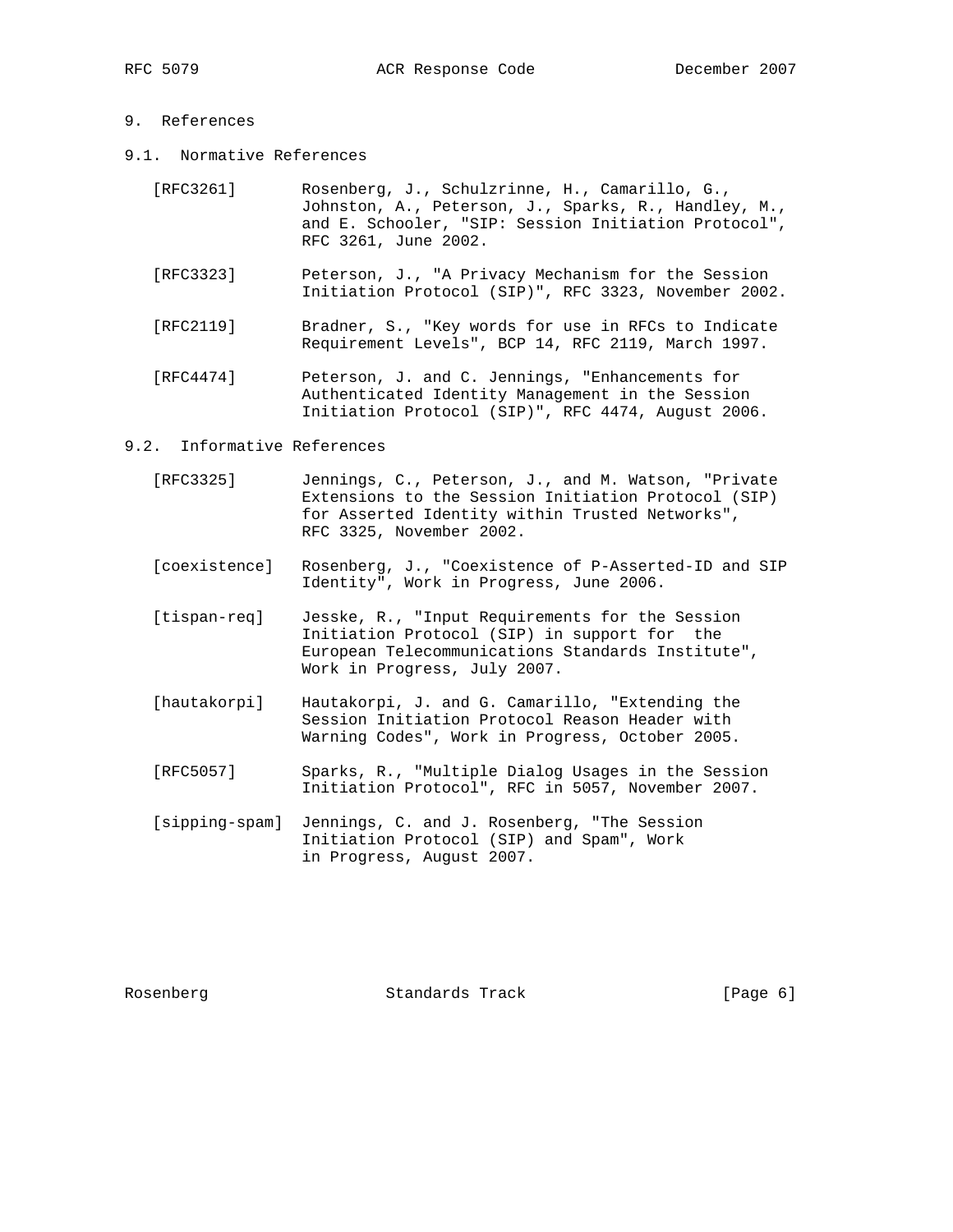Author's Address

 Jonathan Rosenberg Cisco Edison, NJ US

 EMail: jdrosen@cisco.com URI: http://www.jdrosen.net

Rosenberg Standards Track [Page 7]